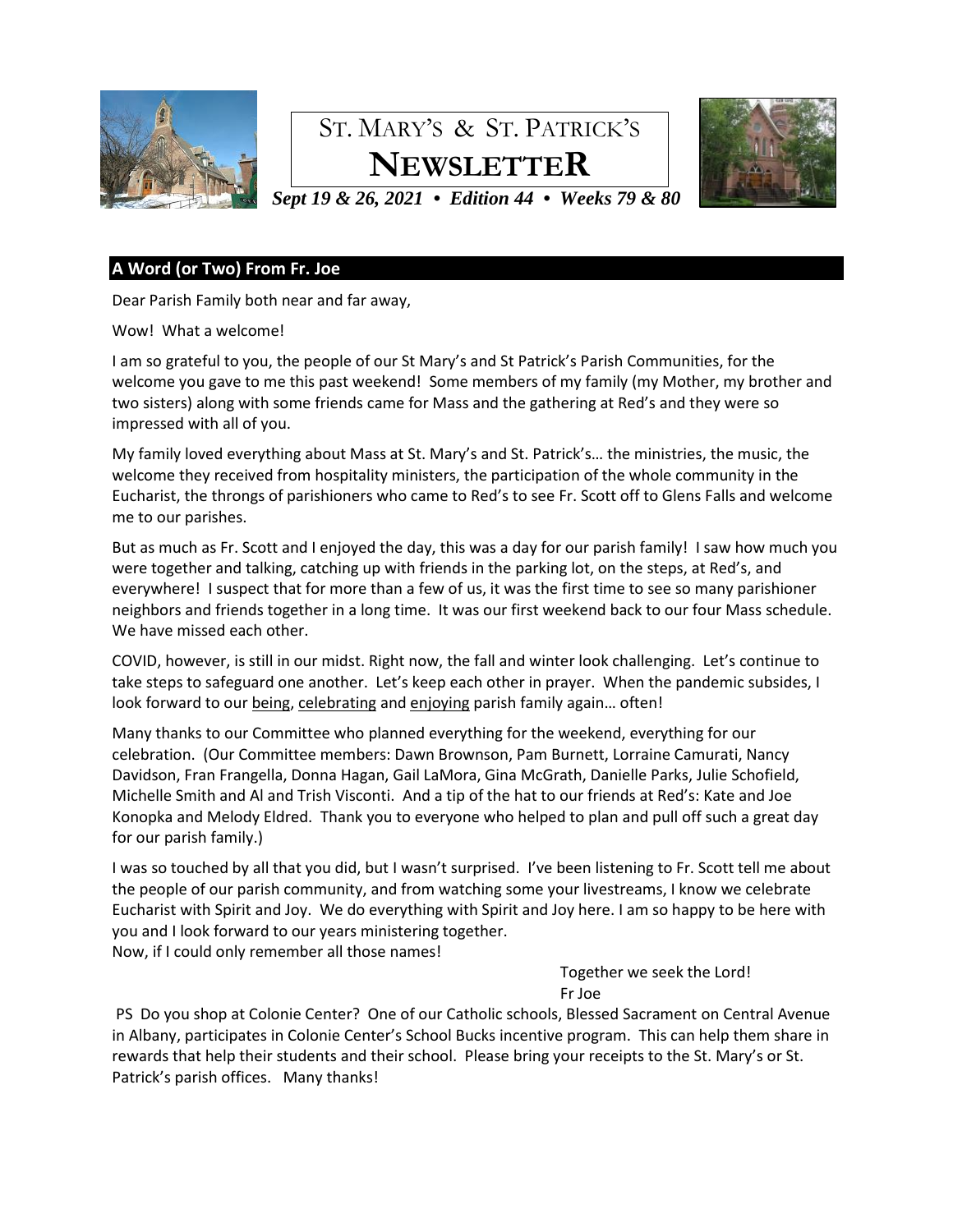# **Thank you all From Fr. Scott**

Dear Parish Family,

There are no words to capture how I felt after last weekend's Masses and Sunday's reception at Red's. The words "overwhelmed"… "marinated in love"… "royally blessed"… approach what it felt like, but just barely.

Thank you for standing in line for hours to offer me your love and your blessing. I'll never forget what it felt like to stand there, shoulder-to-shoulder with Fr. Joe and watch the faces of people I love, my family, bless me over and over, like waves on the beach. I'll forever be your grateful "pastor emeritus."

With deep love,<br> $\overline{h}$ . Scott<sub> $\overline{\mathbb{Q}}$ </sub>

| <b>Schedule</b>        |                                                                                                                                                                                                                                                                                 |  |  |  |
|------------------------|---------------------------------------------------------------------------------------------------------------------------------------------------------------------------------------------------------------------------------------------------------------------------------|--|--|--|
| <b>SUNDAY</b>          | $9:30$ = Public Mass at St. Patrick's (All are welcome!)                                                                                                                                                                                                                        |  |  |  |
| 9/19                   | (also <i>St. Patrick's YouTube channel</i> or Mid-Hudson 901)                                                                                                                                                                                                                   |  |  |  |
| <b>MONDAY</b>          | $8:00$ = Prayer with Eucharistic Exposition, St. Mary's                                                                                                                                                                                                                         |  |  |  |
| 9/20                   | By Noon = New Prayer Service for small groups posted on parish Homepages                                                                                                                                                                                                        |  |  |  |
| <b>TUESDAY</b><br>9/21 | 8:00 = Prayer with Eucharistic Exposition, St. Mary's<br>$11:00$ = Women's Bible Study St. Patrick's – Classroom 5<br>$2:00 = Rosary$ , St. Patrick's (All are welcome!)<br>$5:30 =$ Confession (St. Mary's)<br>$6:30 = Rosary$ , St. Mary's (All are welcome!)                 |  |  |  |
| WEDNESDAY<br>9/22      | $9:00$ = Prayer with Eucharistic Exposition, St. Patrick's                                                                                                                                                                                                                      |  |  |  |
| <b>THURSDAY</b>        | $9:00$ = Prayer with Eucharistic Exposition, St. Patrick's                                                                                                                                                                                                                      |  |  |  |
| 9/23                   | $1:00-2:00 =$ St. Patrick's Men's Prayer Meeting – Classroom 5                                                                                                                                                                                                                  |  |  |  |
| <b>FRIDAY</b><br>9/24  | $8:00 = \text{Morning } \text{Prayer } (\text{St. } \text{Mary's})$                                                                                                                                                                                                             |  |  |  |
| <b>SATURDAY</b>        | $4:30$ = Public Mass at St. Patrick's (All are welcome!)                                                                                                                                                                                                                        |  |  |  |
| 9/25                   | (also <i>St. Patrick's YouTube channel</i> or Mid-Hudson 901)                                                                                                                                                                                                                   |  |  |  |
| <b>SUNDAY</b><br>9/26  | $7:30 =$ Public Mass at St. Mary's (All are welcome!)<br>$9:30$ = Public Mass at St. Patrick's (All are welcome!)<br>(also <i>St. Patrick's YouTube channel</i> or Mid-Hudson 901)<br>11:30 = Public Mass at St. Mary's (All are welcome!)<br>(also St. Mary's YouTube channel) |  |  |  |
| <b>MONDAY</b>          | $8:00$ = Prayer with Eucharistic Exposition, St. Mary's                                                                                                                                                                                                                         |  |  |  |
| 9/27                   | By Noon = New Prayer Service for small groups posted on parish Homepages                                                                                                                                                                                                        |  |  |  |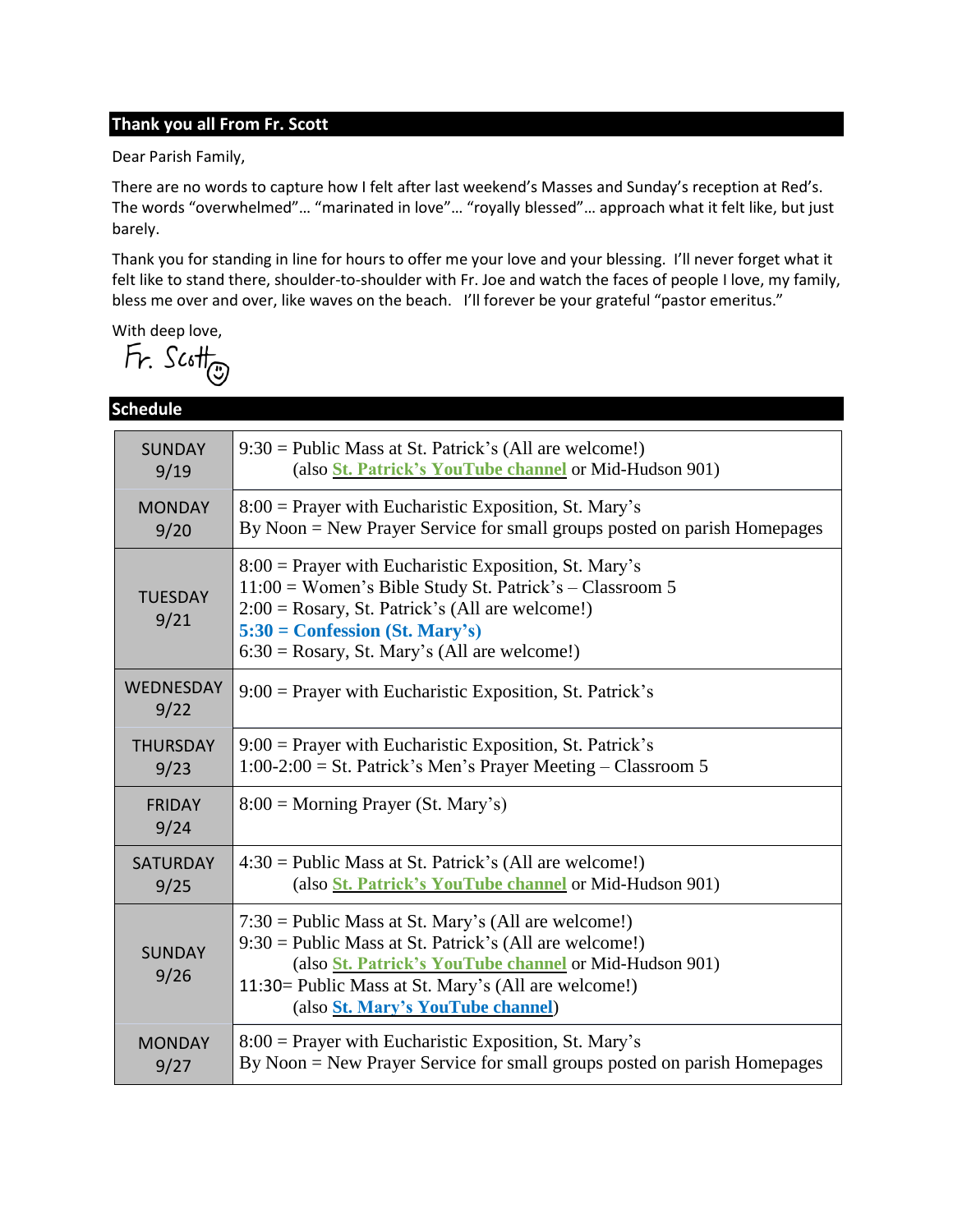| <b>TUFSDAY</b><br>9/28   | $8:00$ = Prayer with Eucharistic Exposition, St. Mary's<br>$11:00$ = Women's Bible Study St. Patrick's – Classroom 5<br>$2:00 = Rosary$ , St. Patrick's Church (All are welcome!)<br>$5:30 =$ Confession (St. Patrick's)<br>$6:30 = Rosary$ , St. Mary's (All are welcome!)<br>$7:00 =$ Pastoral Council Meeting (St. Patrick's)                    |
|--------------------------|-----------------------------------------------------------------------------------------------------------------------------------------------------------------------------------------------------------------------------------------------------------------------------------------------------------------------------------------------------|
| <b>WEDNESDAY</b><br>9/29 | $9:00$ = Prayer with Eucharistic Exposition, St. Patrick's                                                                                                                                                                                                                                                                                          |
| <b>THURSDAY</b><br>9/30  | $9:00$ = Prayer with Eucharistic Exposition, St. Patrick's<br>$1:00-2:00 =$ St. Patrick's Men's Prayer Meeting – Classroom 5                                                                                                                                                                                                                        |
| <b>FRIDAY</b><br>10/1    | $8:00 =$ Morning Prayer (St. Mary's)                                                                                                                                                                                                                                                                                                                |
| <b>SATURDAY</b><br>10/2  | $4:30 =$ Public Mass at St. Patrick's (All are welcome!)<br>(also <i>St. Patrick's YouTube channel or Mid-Hudson 901)</i>                                                                                                                                                                                                                           |
| <b>SUNDAY</b><br>10/3    | $7:30 =$ Public Mass at St. Mary's (All are welcome!)<br>$9:30 =$ Public Mass at St. Patrick's (All are welcome!)<br>(also <i>St. Patrick's YouTube channel or Mid-Hudson 901)</i><br>11:30 = Public Mass at St. Mary's (All are welcome!)<br>(also St. Mary's YouTube channel)<br>6:30 = Eucharistic Adoration at St. Patrick's (All are welcome!) |

# **Opportunities For You – To Serve/Pray/Grow**

#### **MISSION CENTRAL**

The shelves at the Mission Central counter have become cluttered with items not related to Mission Central. In preparation to reopen, we ask that if you have placed anything there, that you remove it before the end of September. Any non-related Mission Central items not cleared out by the end of September will be disposed of. Thank you!

### **COFFEE HOUR AFTER MASSES AT ST. MARY'S**

Coffee Hour has been a vibrant post Mass fellowship time for more than 3 decades. WE would like to resume with this great community builder in September. With the nearly year and a half hiatus due to COVID restrictions, we have lost more than half of our original 6 teams and our Coordinator. Patty McCarroll has coordinated the recruiting and scheduling for Coffee Hour for more than 3 decades!! Patty has done a tremendous service to our Church Community: Thank You Patty!!! Thankfully she will remain as a set-up person for one of the teams. Before COVID, we had 5 Coffee Hour Teams. A team consists of a Set-up person and two (2) persons to facilitate serving after each Mass (5 total). The two serving the 11:30 Mass also clean-up (which is minimal). Right now we have one full team and Patty as a Set-up person for another team. In order to resume, we need an overall coordinator, 3 volunteers to be the set-up person for 3 different teams and 16 team volunteers to serve as servers after Mass. We won't resume Coffee Hour until all 5 teams are intact. If you feel called to serve our church in this ministry, please contact Bob at 518 731-9268 or stmaryffo@aol.com.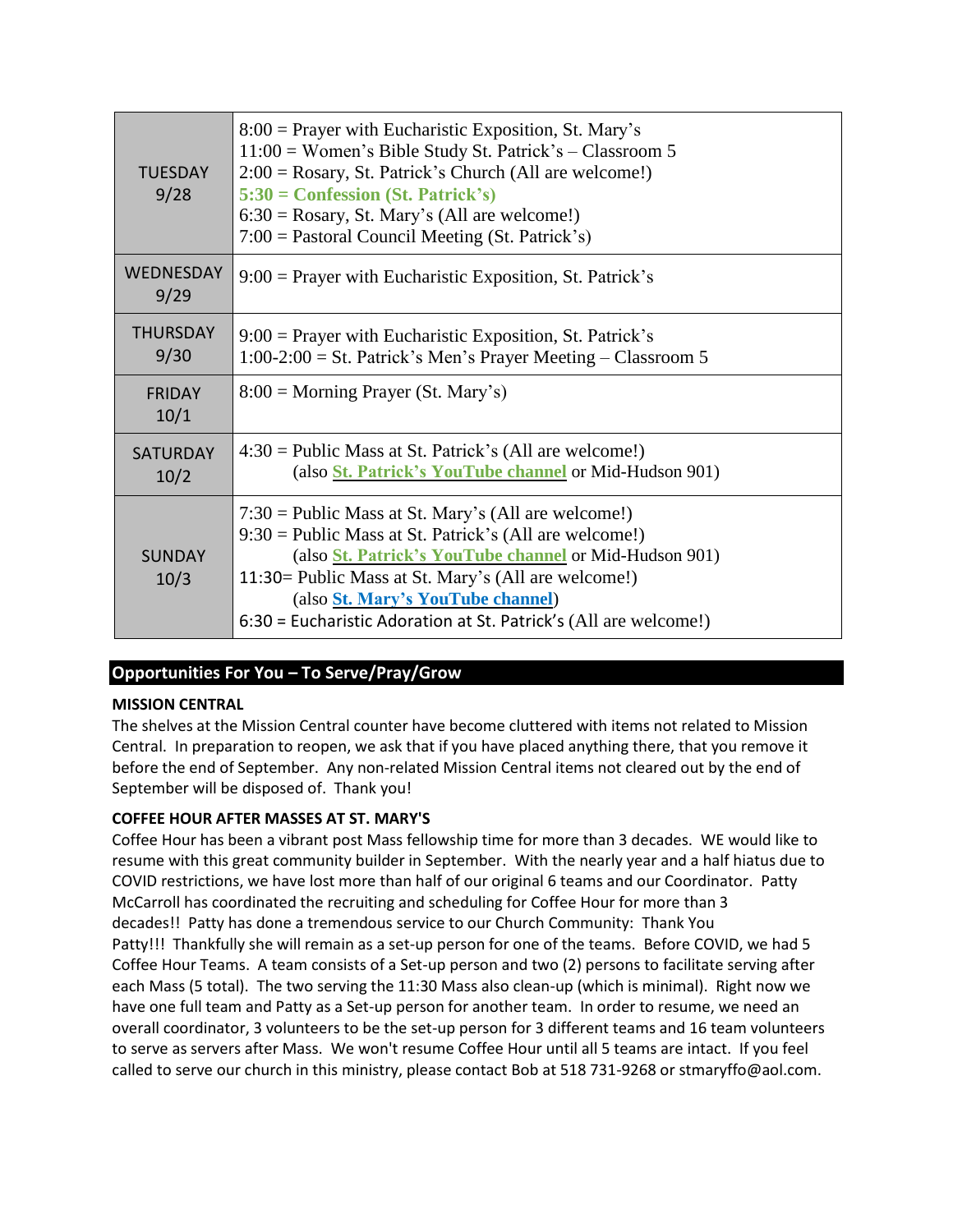**MONTHLY CATHOLIC CHARISMATIC MASS & HEALING SERVICE – 2 nd WEDNESDAY OF EACH MONTH (except December)** All are welcome at 7:00 PM for prayer & praise followed by a 7:30 liturgy at **Christ Our Light RC Church** (1 Maria Drive, Loudonville, NY 12211). **[AlbanyCCR.org](http://albanyccr.org/)**

# **40 DAYS FOR LIFE**

40 Days for Life is an internationally coordinated 40 day campaign to end abortion locally through prayer and fasting, community outreach and a peaceful all day vigil in front of abortion businesses.

**Training and Kickoff Rally**: September 18th at 9am at **Full Life Church**, 3 Bogardus Avenue, Catskill, NY 12414 Call 617-947-3878 for more information and visit:<https://40daysforlife.com/en/hudson>

This fall's campaign starts September 22 and runs until October 31.

Please join the 2021 Public Square Rosary Crusade. Our nation is in great need of public prayer, repentance and conversion. We ask God to save America through the Rosary of His Most Holy Mother. Please join us in praying for our nation on **October 16, 2021 at 12:00 noon.** The local Public Square Rosary Rally will take place in the back yard of St. Mary's Church. Please contact Lisa Baker at **518-810- 3609** for more information.

# **Altar Cleaners at St. Mary' s** Gina McGrath **| 518-708-4689**

# **ALTAR CLEANERS NEEDED**

We are resuming the ministry of cleaning the altar weekly. This takes about one hour on a Friday or Saturday about once every six weeks and training is provided! If you feel called to this ministry, please contact Gina McGrath @ 708-4689.Thank you

Volunteers are needed to clean the church every other Thursday at 9:30 a.m. Contact Danielle Parks at 518-756-3230.

### **Food Pantry at St. Patrick's** Diane Hoffman | **518-330-6789**

Thank you to all that support the Food Pantry with your food and monetary donations! We are in need of the following non-perishable food items:

> **Spaghetti Sauce, Lunch Box Snacks, Instant Potatoes, Green Beans, Apple Juice and Cookies.**

Food Pantry is Open **Tuesdays & Fridays 10–11 AM** and **Wednesdays 6–7 PM.** 

# **Thrift Shop at St. Patrick's** Marianne McCool | 518-756-9184

Come visit **Thursdays from 1:00 – 3:00 PM** or **Saturday mornings from 9:00 – Noon.** 

(Could you volunteer on Saturdays from 9:00 – Noon? We could use your help.)

**Youth & Faith Formation of St. Mary's Bob Desrosiers | 518-731-9268** 

**FAITH FORMATION 2022** Faith Formation begins!

# **Cleaning at St. Patrick's Cleaning at St. Patrick's Cleaning at St. Patrick's**

**Rosary Rally 2021** Lisa Baker **| 518-810-3609**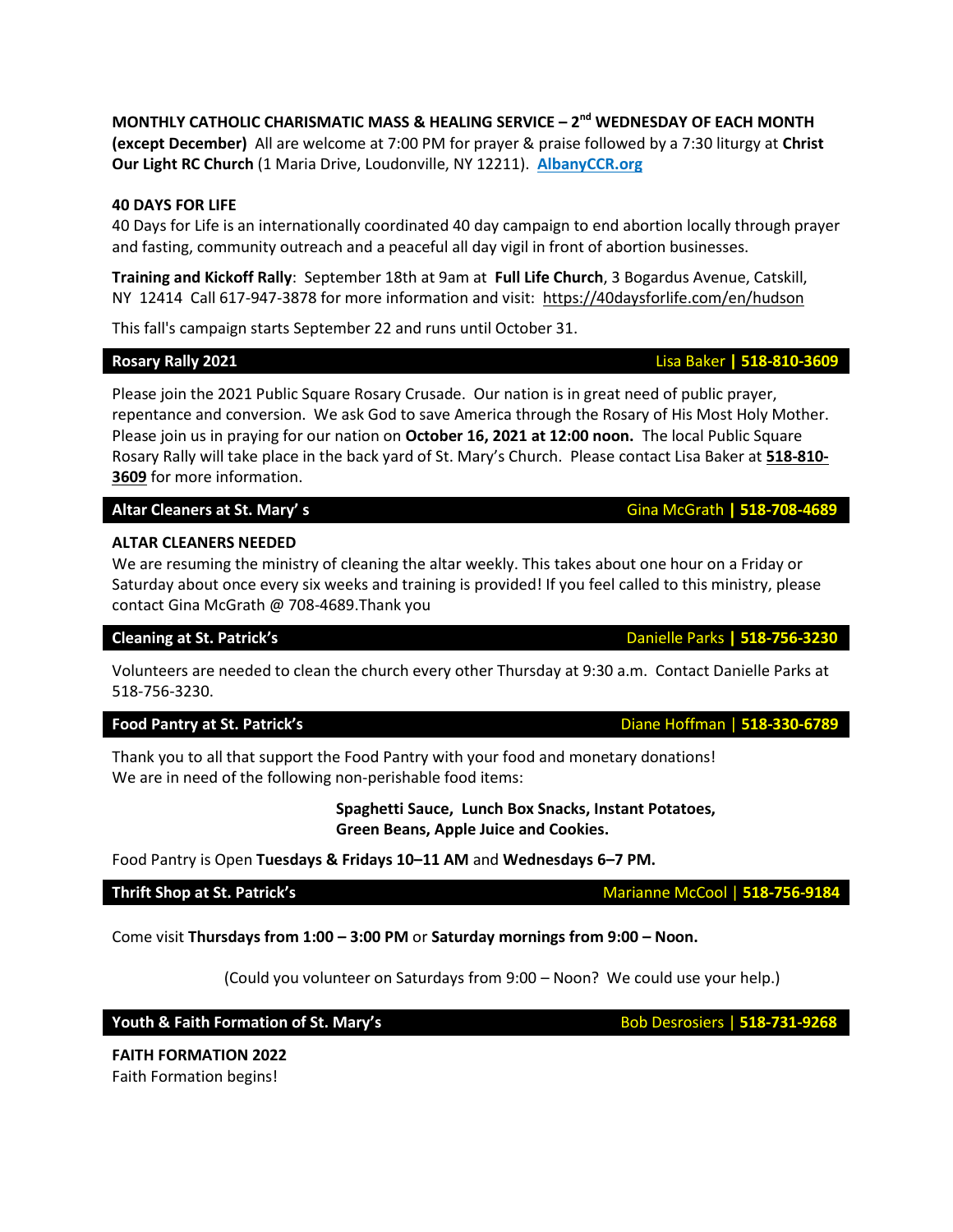WE begin the FF year on Sept. 19 at 6 PM with Grade 10/Confirmation, Monday Sept. 20 at 6:30 PM with Grade K-2, Sunday Sept. 26 at 10:15 AM with Grades 4-6, Sunday Sept. 26 at 6 PM for Grade 9, Monday Sept. 27 at 6:30 PM for Grade 8 and Sunday Oct. 3 at 6 PM for Grade 7. Guidelines for COVID 19 restrictions for this year have been sent home to parents via email.

#### **VOLUNTEER CATECHISTS NEEDED FOR GRADES 5, 8 & 9**

Could God be calling you to do this vital work for our young people in the years leading up to their confirmation in the faith? Please contact Bob at [stmaryoff@aol.com](mailto:stmaryffo@aol.com) or 518-731-9268.

#### **CHILDREN'S LITURGY OF THE WORD:**

We hope to resume the Children's Lectionary Program(Children's Liturgy of the Word) in September at the 11:30 AM Mass. Since the last Mass that we were able to have the program, we have lost almost all of our Teen Catechists to graduation! Right now we have two teams; it works best with 4 or 5 so that each team facilitates about once a month. If there are any youth (7th grade or higher) who wishes to serve the church in this capacity, please let Bob know. The goal is to resume the program with a full complement of teams by mid-September.

#### **YOUTH MINISTRY**

Reflections on the Breakaway Retreat that took place at the end of June at the Pyramid Life Center:

### *S***ubmitted by Therese Desrosiers:**

*Going into the week I was overjoyed with excitement for many reasons! It was my seventh breakaway, but it had been two years since we had been able to meet in person due to the pandemic, so I was ecstatic to see everyone again. I was also extremely excited for the retreat as a whole because I had always had an awesome time but since I had a total renewal of faith during last summer I couldn't wait to spend a whole five days praising the name of my savior in whom I so deeply love! Even from day one, I knew this year was gonna be amazing, even as we all brought our luggage up to our cabin in the 90 degree heat we were all so thankful to be there and see everyone it barely even mattered. The whole week was amazing beyond words. We played games, listened to talks, and got at least a tiny bit of sleep. My absolute favorite part was probably adoration. I got to sit in the presence of Jesus with best friends from old years and people I had just met four days prior. Seeing these people who I so dearly love gaze upon and sing praises to our Lord truly moved me, I'd say it moved me to tears but I was crying at the Lord's beauty anyway. The only part about Breakaway that I didn't really enjoy would be the end. You create such a bond with the beautiful people you meet that leaving is actually very painful. Luckily the Breakaway family stays in touch and we even have a zoom that a group of campers comes to weekly! I strongly recommend Breakaway to anyone who is of the age, you could get to walk away with a renewed faith, strengthened relationship with God, new lifelong friends, and memories that will last forever.*

### *S***ubmitted by Katherine Desrosiers:**

*Going into breakaway this year I was extremely hopeful and excited. I have previously gone to Breakaway once in person and once over zoom. I can't describe the experience in a way to do it justice, it was probably the best week of my life! Every day was filled with memories of talks. swimming, archery, volleyball, prayers or mass, and growing friendships. after only 5 days I feel like I've gained 46 new friends. the whole environment of PLC was so inviting and nourishing. I and many girls from my cabin reflected the last night of camp on how we truly felt fearfully and wonderfully made, as Psalm 139 tells us we are. After over a year of semi-isolation due to COVID, I feel it was exactly what I needed! As expected my favorite moment of Breakaway was Eucharistic adoration paired with a confession. To be able to be forgiven, and then sit face to face with the one who forgave me was an unexplainable thing. During adoration a group of us went and knelt/sat in front of the Eucharist, holding hands and praying*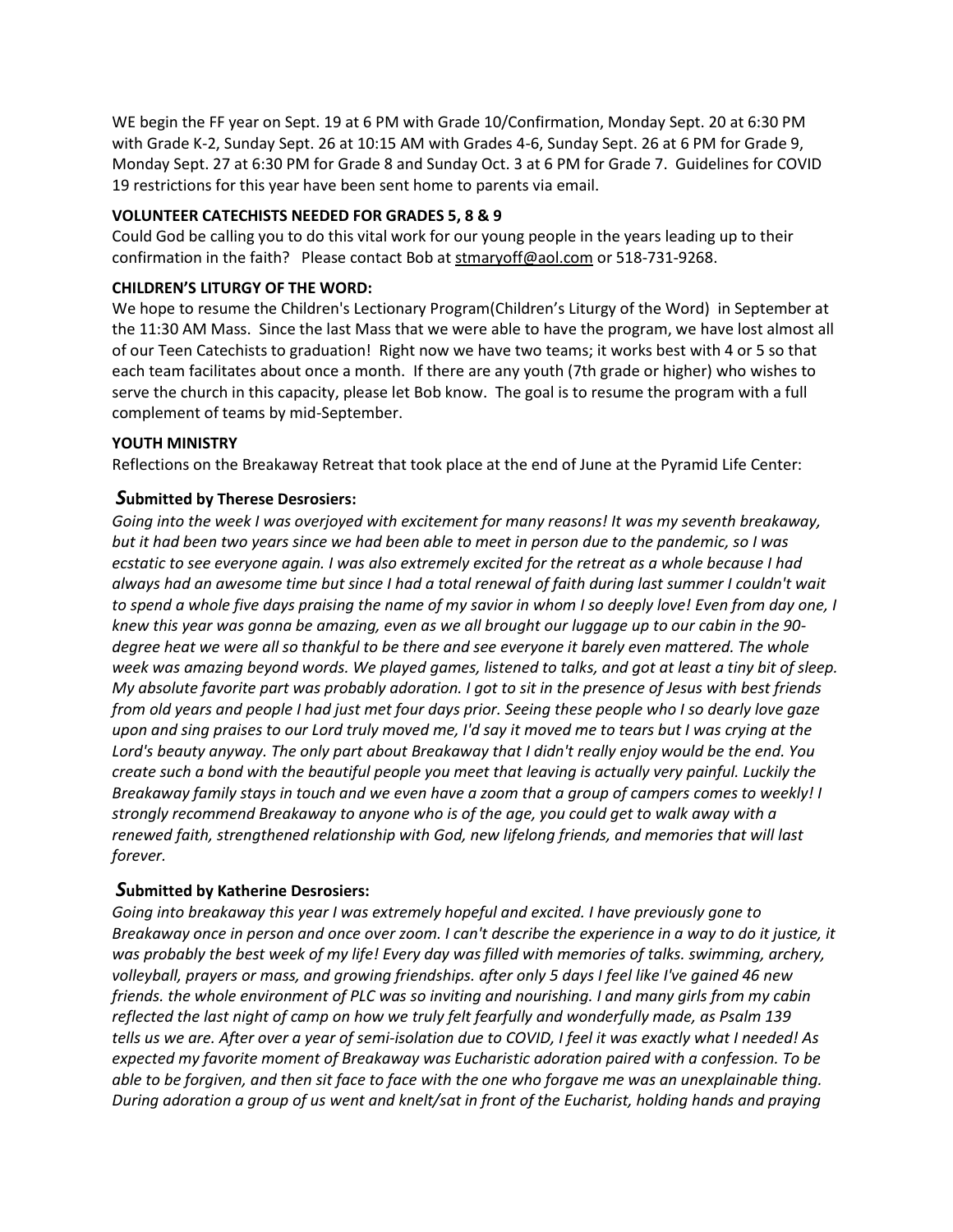*with each other. at one point, holding one of my hands was a girl I had known over zoom for over a year and finally got to see in person. The look of peace and contentment on her face was indescribable. on the other side of me, holding my other hand was a girl I hadn't talked to prior. And yet I felt equally connected to both, through God's presence. in those moments we sang (some of my now favorite songs!), exchanged prayer requests, and looked into the eyes of our savior, Jesus Christ. Following adoration especially but the week in general I felt so connected to those around me, I feel so blessed to experience Breakaway, grow closer to Jesus, receive encouragement, create new friendships, as well as strengthen pre-existing ones!! to everyone reading this if you can: GO TO BREAKAWAY!!!!!!! YOU WON'T REGRET IT. God bless, you are precious and loved.*

**Collections & E-Giving <b>E-Mail Dawn Brownson** | parishbusinessmanager@gmail.com

#### **Catholic University of America Appeal.**

Our second collection next week will be for The Catholic University of America and other Catholic higher educational needs. I encourage you to join me in supporting this most worthwhile educational initiative. Grounded in the philosophy of the rich Catholic intellectual tradition, students who attend Catholic colleges and universities are well prepared for success in life and ready to make a difference in today's world. Please prayerfully consider how you can support this appeal.

#### **Please help by giving to the collection on September 25/26, 2021**

Thank you for your support and for helping to shed Christ's light upon the region by your support of the *2021 Catholic University of America Appeal.*



**ENVELOPES ARE GREAT, BUT E-GIVING HELPS YOUR PARISH MORE** Try it risk free and change your mind at any time: **[Click Here](https://docs.google.com/forms/d/e/1FAIpQLSfPDkNMWeHBdAon9_JenUdoVQ6vQbqpu0cYd2Ww0QFwtxwS7A/viewform)**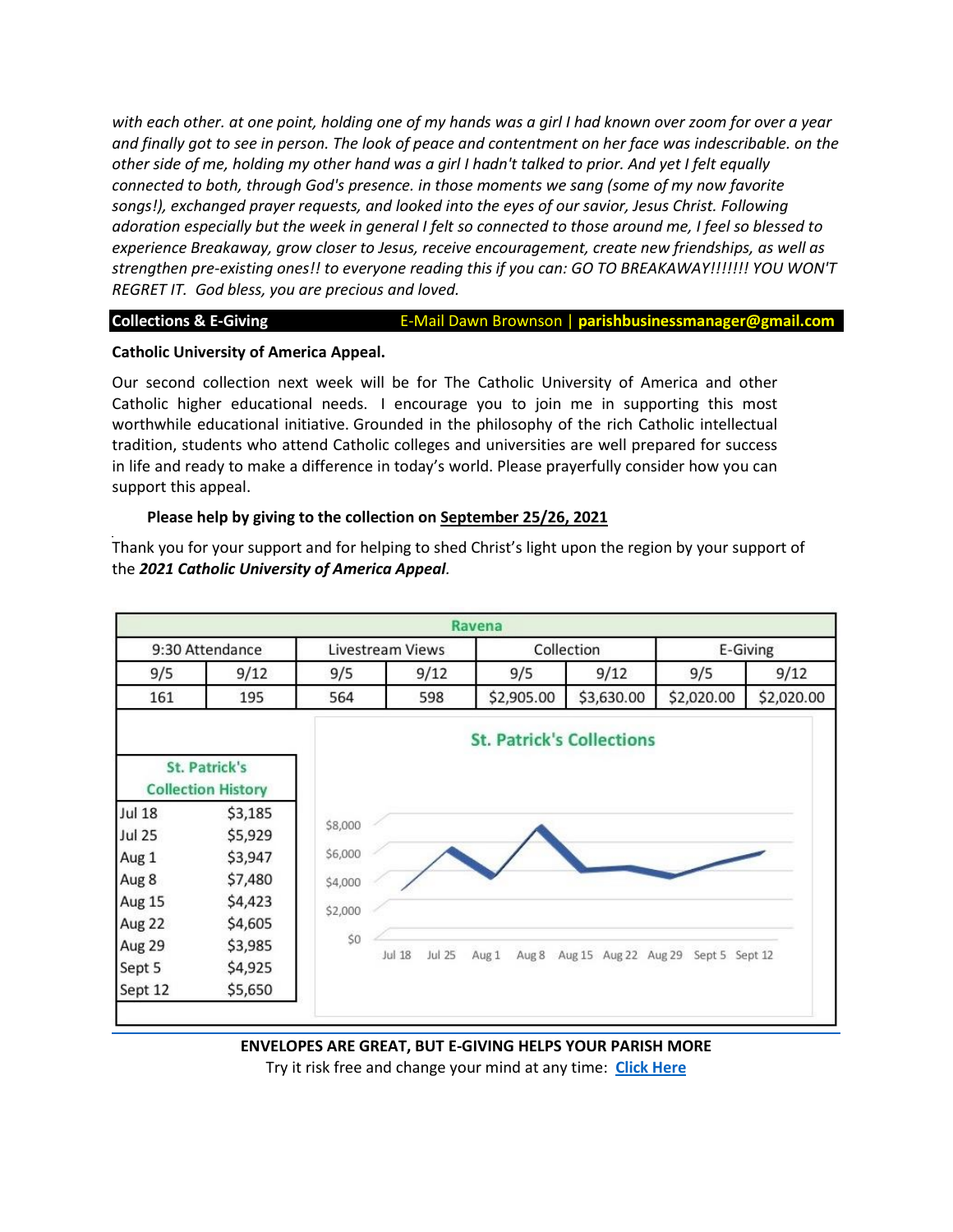|                 |                                         |            |                            | Coxsackie                     |                                   |                |          |
|-----------------|-----------------------------------------|------------|----------------------------|-------------------------------|-----------------------------------|----------------|----------|
| 4:30 Attendance |                                         | Collection |                            | E-Giving                      |                                   | <b>R&amp;R</b> |          |
| 9/4             | 9/12                                    | 9/4        | 9/12                       | 9/4                           | 9/12                              | 9/4            | 9/12     |
| 134             | 161                                     | \$2,132.00 | \$2,487.00                 | \$2,970.00                    | \$2,970.00                        | \$20.00        | \$400.00 |
|                 |                                         |            |                            | <b>St. Mary's Collections</b> |                                   |                |          |
|                 | St. Mary's<br><b>Collection History</b> |            |                            |                               |                                   |                |          |
| <b>Jul 17</b>   | \$6,361                                 |            |                            |                               |                                   |                |          |
| <b>Jul 24</b>   | \$4,423                                 | \$8,000    |                            |                               |                                   |                |          |
| <b>Jul 31</b>   | \$5,316                                 | \$6,000    |                            |                               |                                   |                |          |
| Aug 7           | \$5,476                                 | \$4,000    |                            |                               |                                   |                |          |
| Aug 14          | \$6,118                                 | \$2,000    |                            |                               |                                   |                |          |
| Aug 21          | \$5,002                                 | \$0        |                            |                               |                                   |                |          |
| Aug 28          | \$4,982                                 |            | Jul 24<br>Jul 31<br>Jul 17 |                               | Aug 7 Aug 14 Aug 21 Aug 28 Sept 4 | Sept           |          |
| Sept 4          | \$5,122                                 |            |                            |                               |                                   | 12             |          |
| Sept 12         | \$5,857                                 |            |                            |                               |                                   |                |          |

### **Connecting with the Parishes Connecting with the Parishes Connecting With the Parishes Connecting With the Parishes**

#### **WEEKEND MASSES:**

4:30 PM Saturday Public Mass at St. Patrick's (All are welcome)

7:30 AM Sunday Public Mass at St. Mary's (All are welcome!)

9:30 AM Sunday Public Mass at St. Patrick's (All are welcome!)

9:30 AM on **St. Patrick**'**s YouTube** channel (also on-demand)

[Click](https://www.youtube.com/channel/UCIRr4Mwue0TdsuS3HtWm4DA) here and then please subscribe

and on **Mid-Hudson Cable channel 901** (live at 9:30 only)

11:30 AM Sunday Public Mass at St. Mary's (All are welcome!)

11:30 AM on **St. Mary's YouTube** channel (also on-demand)

[Click](https://www.youtube.com/channel/UCfROBLJIztwzZryPen47Yig/featured) here and then please subscribe

**FR. SCOTT**'**S HOMILIES AND VIDEO MESSAGES (New postings multiple times each week):**

[Click](https://www.youtube.com/channel/UCmBzEQRr6ZETPRkYtMaCxJg) here and then please hit **SUBSCRIBE** 

**WEEKDAY MASS (On Facebook Live from Our Lady of Victory Parish, Troy)** [Click](https://www.facebook.com/olvols/) here to watch live at 8:30 AM Monday – Friday or on demand later in the day

# **PROFILES OF ENDURANCE (Fr. Scott**'**s Podcast)**

Interviews with parishioners about facing life's challenges

**SUBSCRIBE TODAY ON APPLE PODCASTS OR ON SPOTIFY**

### **FR. JOE IS STARTING A YOUTUBE CHANNEL FOR HOMILIES AND MESSAGES:**

Watch St. Patrick's or St. Mary's Parish Homepage this week for the YouTube link.